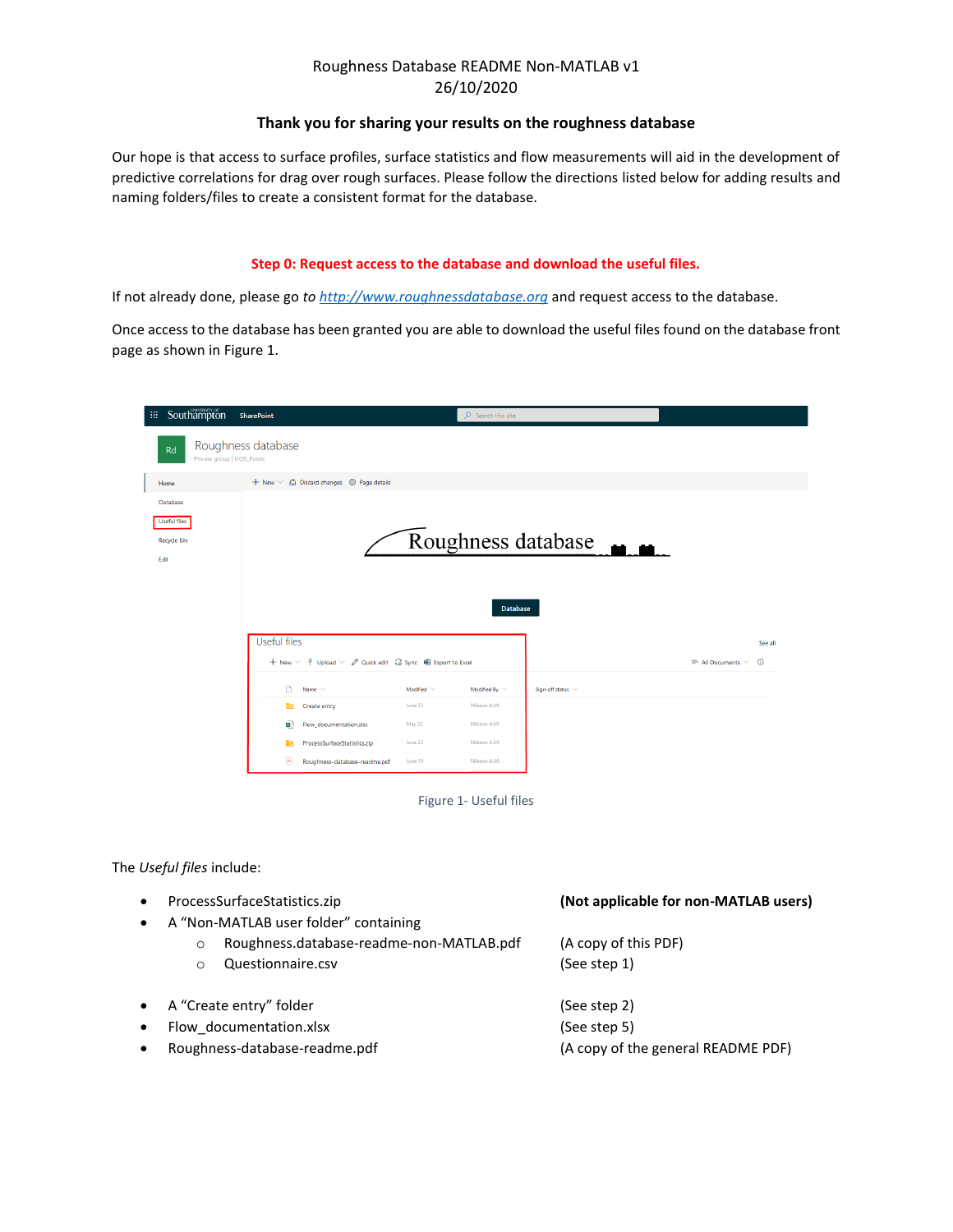#### **Step 1: Go to the "Useful files/Non-MATLAB users" folder and download Questionnaire.csv.**

Download and open *Questionnaire.csv* in Excel or a text editor and edit the file to suit the surface you are going to upload to the database.

#### **Please use the following convention (an example is shown in Figure 2):**

1) Roughness type: **Hom** (homogeneous) or **Het** (heterogeneous) roughness

2) Arrangement: **Reg** (regular) or **Irreg** (irregular) arrangement (random or realistic surfaces would come under Irregular – even if the tiles have a regular arrangement)

- 3) Flow type: **TBL** (turbulent boundary layers) or **Pipe** or **Channel**
- 4) Data source: **Exp** (experiments) or **Sim** (simulations)
- 5) **Descriptor** (one- or two-word descriptor for the surface)
- 6) **Author** last name (This should be name of the author who is depositing the dataset)
- 7) **Year** (This should be year of paper that was published or year when the dataset is deposited)

|                                                                                   | A                                                                             | в     |     | D   | Ε.                      | F      | G    | н |  |
|-----------------------------------------------------------------------------------|-------------------------------------------------------------------------------|-------|-----|-----|-------------------------|--------|------|---|--|
|                                                                                   | Roughness type Arrangement Flow type Data source Descriptor                   |       |     |     |                         | Author | Year |   |  |
| -2                                                                                | Hom                                                                           | Irreg | TBL | Exp | Scratched Epoxy Schultz |        | 2007 |   |  |
| 3                                                                                 |                                                                               |       |     |     |                         |        |      |   |  |
| File Edit Search View Encoding Language Settings Tools Macro Run Plugins Window ? |                                                                               |       |     |     |                         |        |      |   |  |
| BBBCBCA / 4 h n   2 c   # +x   < <   BBB   = 1   FØ   D   8   0                   |                                                                               |       |     |     |                         |        |      |   |  |
| Questionnaire.csv                                                                 |                                                                               |       |     |     |                         |        |      |   |  |
|                                                                                   | Roughness type, Arrangement, Flow type, Data source, Descriptor, Author, Year |       |     |     |                         |        |      |   |  |
|                                                                                   | $\overline{2}$<br>Hom, Irreq, TBL, Exp, Scratched Epoxy, Schultz, 2007        |       |     |     |                         |        |      |   |  |
|                                                                                   | 3                                                                             |       |     |     |                         |        |      |   |  |
|                                                                                   |                                                                               |       |     |     |                         |        |      |   |  |

Figure 2 - Editing the .csv file. Top: Microsoft Excel. Bottom: Notepad++ (text editor)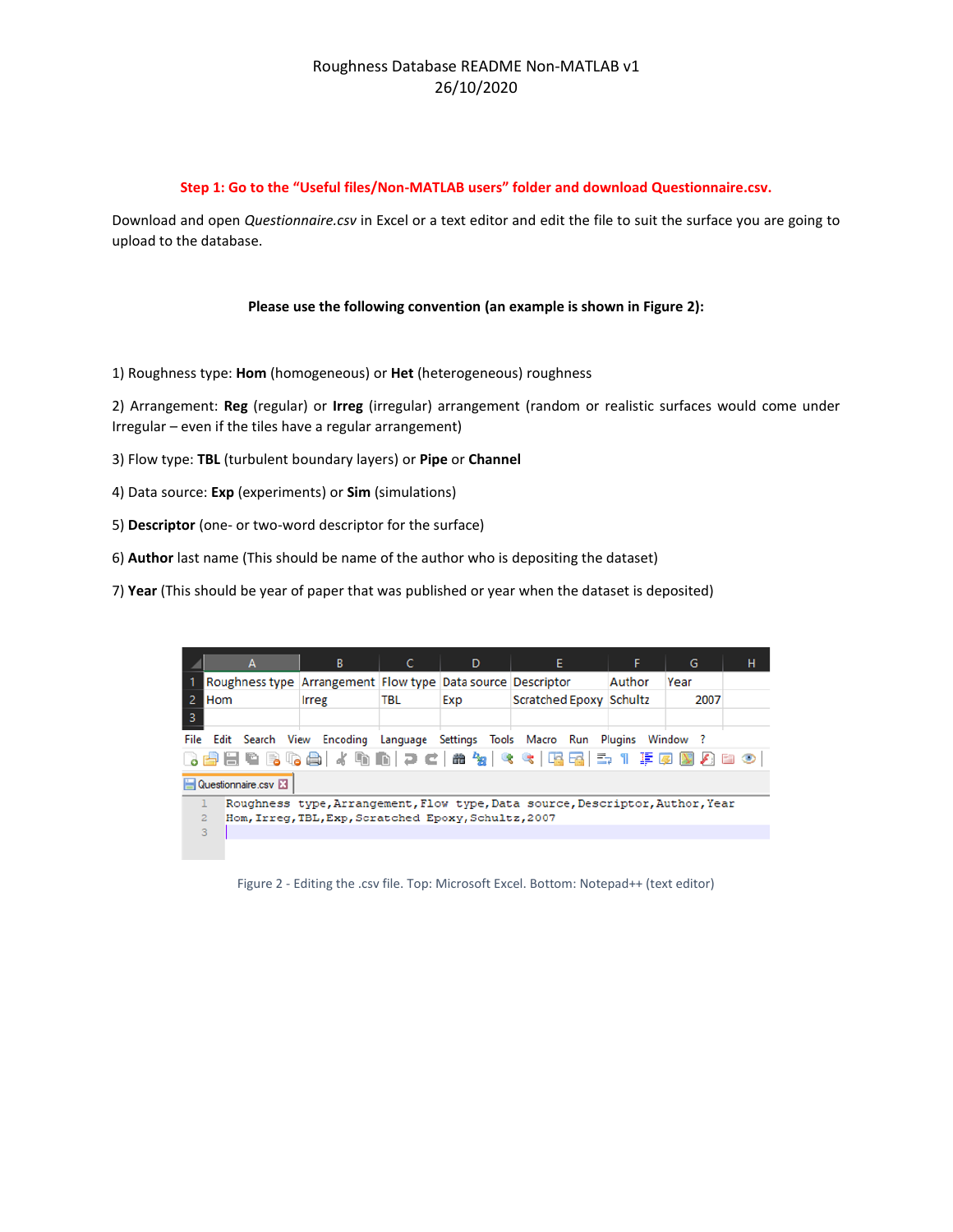**Step 2: Go to the database and create a database entry for each new rough surface that you may have. If your study considered multiple surfaces, then please create a new entry for each surface. This will allow end users to gain information for each surface easily and make the repository searchable and accessible easily.**

A new entry is created by navigating to the *Useful files/Create entry* folder from the database front page.

Drag drop *Questionnaire.csv* into the *Create entry* folder as shown in figure 3 and 4. Alternatively, you can click the "Upload  $\rightarrow$  Files" button and navigate to the .csv file you want to upload.

# **Note that you can create several entries at the same time by dropping several files. For each entry, please create a copy of the Questionnaire.csv file and edit it to suit the surface. The filename is not important if the order and format in the .csv file is maintained.**

An automatic Sharepoint script running in the background will now create and tag your database entry. When the script finishes running, the .csv files dropped into the *Create entry* folder are automatically deleted and an email is sent to you saying the entries have been created.



#### Figure 3 - Drag-drop Questionnaire.csv into *Create entry*



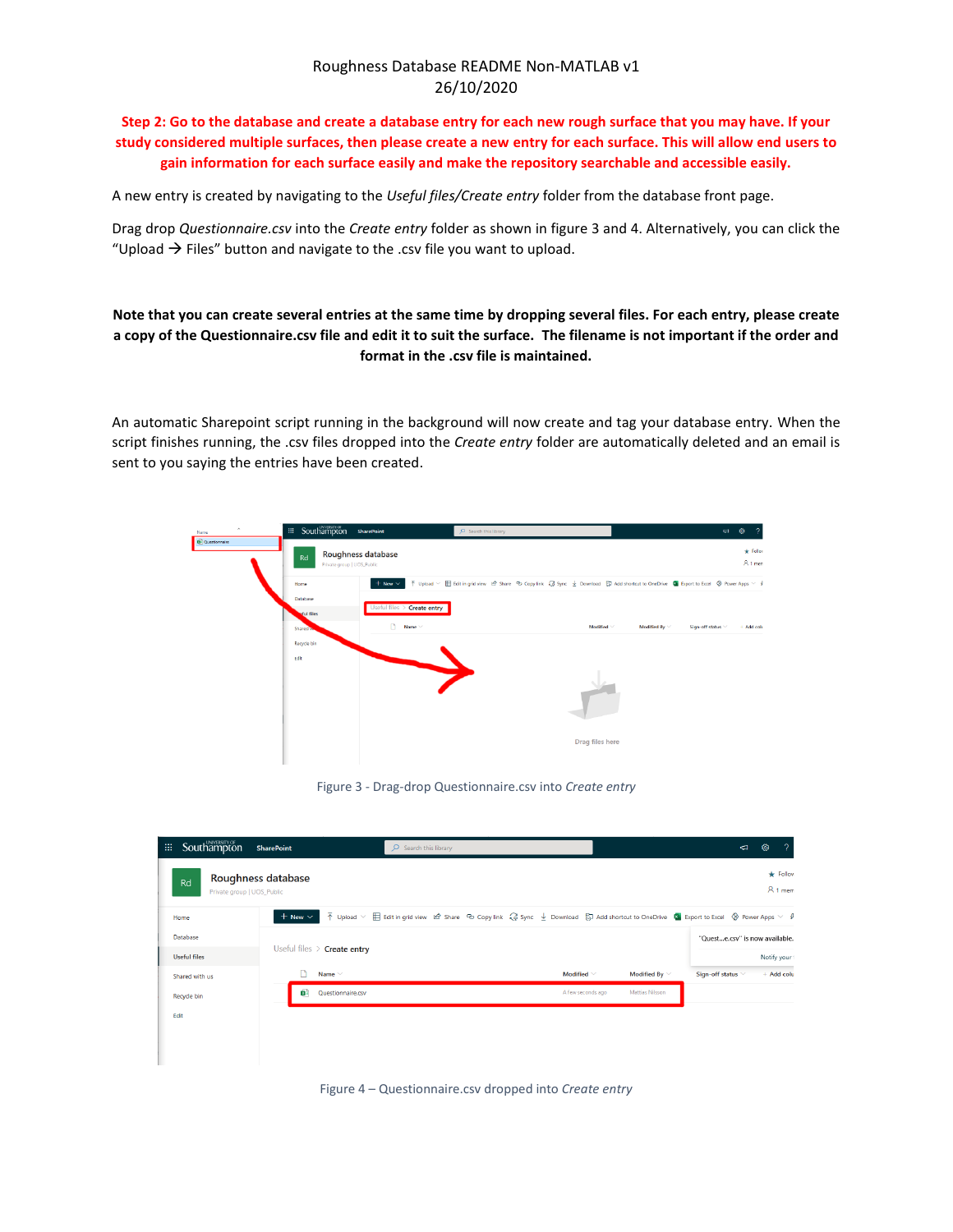Navigate to the *Database* where you will find your newly created entry following the general convention: *Roughness-type\_Arrangement\_Flow-type\_Data-type\_Descriptor\_Author\_Year*

Following the example in figure 5,

#### **Example: Hom\_Irreg\_TBL\_Exp\_Scratched Epoxy-Schultz\_2007**

| Southampton<br>'=                                      | <b>SharePoint</b>                                                                                                                                                                        | $O$ Search this library |             |                                  |                    |                    |             |  |  |
|--------------------------------------------------------|------------------------------------------------------------------------------------------------------------------------------------------------------------------------------------------|-------------------------|-------------|----------------------------------|--------------------|--------------------|-------------|--|--|
| Roughness database<br>Rd<br>Private group   UOS_Public |                                                                                                                                                                                          |                         |             |                                  |                    |                    |             |  |  |
| Home                                                   | + New $\vee$ $\bar{\uparrow}$ Upload $\vee$ $\varnothing$ Quick edit $\hat{G}$ Sync ( $\bigoplus$ Export to Excel $\bigcirc$ Power Apps $\vee$ $\mathscr{B}'_A$ Automate $\vee$ $\cdots$ |                         |             |                                  |                    |                    |             |  |  |
| <b>Database</b>                                        | Database                                                                                                                                                                                 |                         |             |                                  |                    |                    |             |  |  |
| <b>Useful files</b>                                    |                                                                                                                                                                                          |                         |             |                                  |                    |                    |             |  |  |
| Shared with us                                         | Name $\vee$                                                                                                                                                                              | Roughness type $\vee$   | Arrangement | Flow type $\vee$                 | Data source $\vee$ | Authors $\vee$     | Year $\vee$ |  |  |
| Recycle bin                                            | М<br>Het_Reg_Channel_Sim_Scratched Epoxy_Ganapathisubramani                                                                                                                              | Heterogeneous           | Regular     | Channel flow                     | Simulations        | Ganapathisubramani | 2.011       |  |  |
| Edit                                                   | R<br>Het Reg TBL Exp Spanwise-topography Medjnoun 2020                                                                                                                                   | Heterogeneous           | Regular     | Turbulent boundary layers        | Experiments        | Medinoun           | 2,020       |  |  |
|                                                        | R<br>Hom_Irreg_Channel_Sim_Grit-blasted_Thakkar_2016                                                                                                                                     | Homogeneous             | Irregular   | Channel flow                     | Simulations        | Thakkar            | 2,016       |  |  |
|                                                        | R<br>Hom_Irreq_TBL_Exp_Scratched Epoxy_Flack_2007                                                                                                                                        | Homogeneous             | Irregular   | <b>Turbulent boundary layers</b> | Experiments        | Flack              | 2.007       |  |  |
|                                                        | <sup>2</sup> Hom_Irreg_TBL_Exp_Scratched Epoxy_Schultz_2007                                                                                                                              | Homogeneous             | Irregular   | <b>Turbulent boundary layers</b> | Experiments        | Schultz            | 2,007       |  |  |
|                                                        | R<br>Hom_Reg_TBL_Exp_Sandgrain-plate_Nilsson_2020                                                                                                                                        | Homogeneous             | Regular     | Turbulent boundary layers        | Experiments        | Nilsson            | 2.020       |  |  |

Figure 5 - Database entry created by automatic background script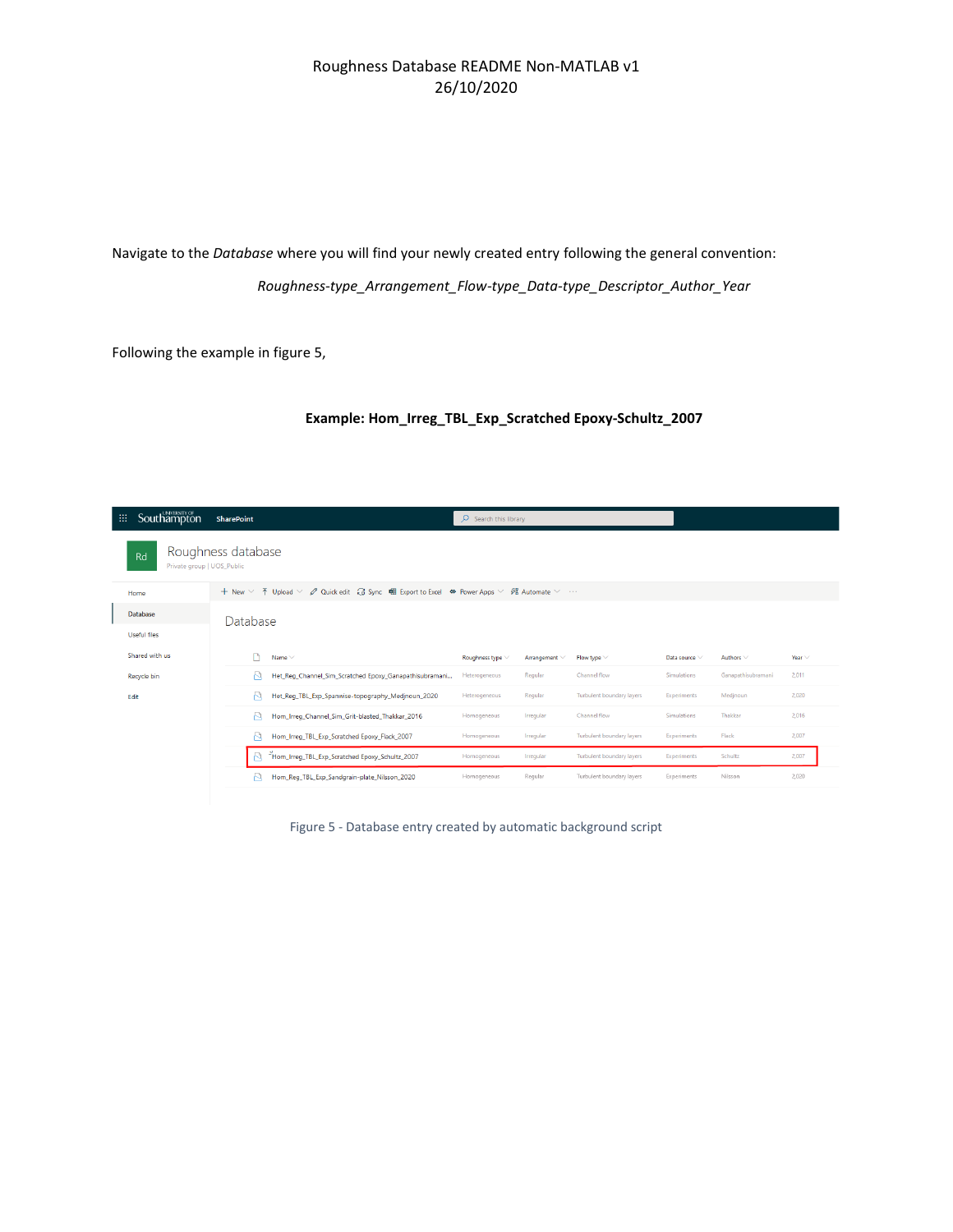Navigating into the entry we find three entry folders: Flow Documentation, Papers and Surfaces – see figure 6. These are currently empty but will be populated with your contribution in the next step.

| Rd                       | Roughness database<br>Private group   UOS_Public                                                                                                                               |                                        |                                        |                              |                       |  |  |
|--------------------------|--------------------------------------------------------------------------------------------------------------------------------------------------------------------------------|----------------------------------------|----------------------------------------|------------------------------|-----------------------|--|--|
| Home                     | + New √ T Upload √ Ø Quick edit Le Share © Copy link C Sync ↓ Download 咽 Export to Excel ∞ Power Apps √ 路 Automate √<br>$\equiv$ All Documents $\vee$ $\sqrt{ }$ (0 $\swarrow$ |                                        |                                        |                              |                       |  |  |
| Database<br>Useful files | Database > Hom_Reg_TBL_Exp_Sandgrain-plate_Nilsson_2020                                                                                                                        |                                        |                                        |                              |                       |  |  |
| Shared with us           | $\Box$ Name $\vee$                                                                                                                                                             | Roughness type $\vee$<br>Arrangement V | Flow type $\vee$<br>Data source $\vee$ | Year $\vee$<br>Author $\vee$ | $+$ Add column $\vee$ |  |  |
| Recycle bin              | Flow Documentation                                                                                                                                                             |                                        |                                        |                              |                       |  |  |
| Edit                     | <b>Papers</b>                                                                                                                                                                  |                                        |                                        |                              |                       |  |  |
|                          | Surface                                                                                                                                                                        |                                        |                                        |                              |                       |  |  |
|                          |                                                                                                                                                                                |                                        |                                        |                              |                       |  |  |
|                          |                                                                                                                                                                                |                                        |                                        |                              |                       |  |  |
|                          |                                                                                                                                                                                |                                        |                                        |                              |                       |  |  |
|                          |                                                                                                                                                                                |                                        |                                        |                              |                       |  |  |

Figure 6 - Database entry populated by *ProcessSurfaceStatistics*.m output

#### **Step 3: Upload surface scans or surface statistics**

Upload or drag and any surface scans or surface statistics into the database entry "Surfaces" folder.

#### **Step 4: Create a References.txt file that has the references (All publications) that you want an end-user to cite if they use this dataset. It would be ideal to have the full reference including DOI.**

Upload or drag and drop this text file into the database entry. Also upload any relevant journal papers (subject to copyright permissions), conference papers, theses or reports related to the roughness you may want to share into the *Papers* folder.

#### **Step 5: Create a file with flow documentation and upload to the** *Flow Documentation* **folder**

Upload a table of basic flow parameters. The table should contain as a minimum the information in the Excel template, *Flow\_documentation.xlsx*, provided in the *Useful files* folder on the database homepage. Additional flow parameters can be included as needed based on your specific case.